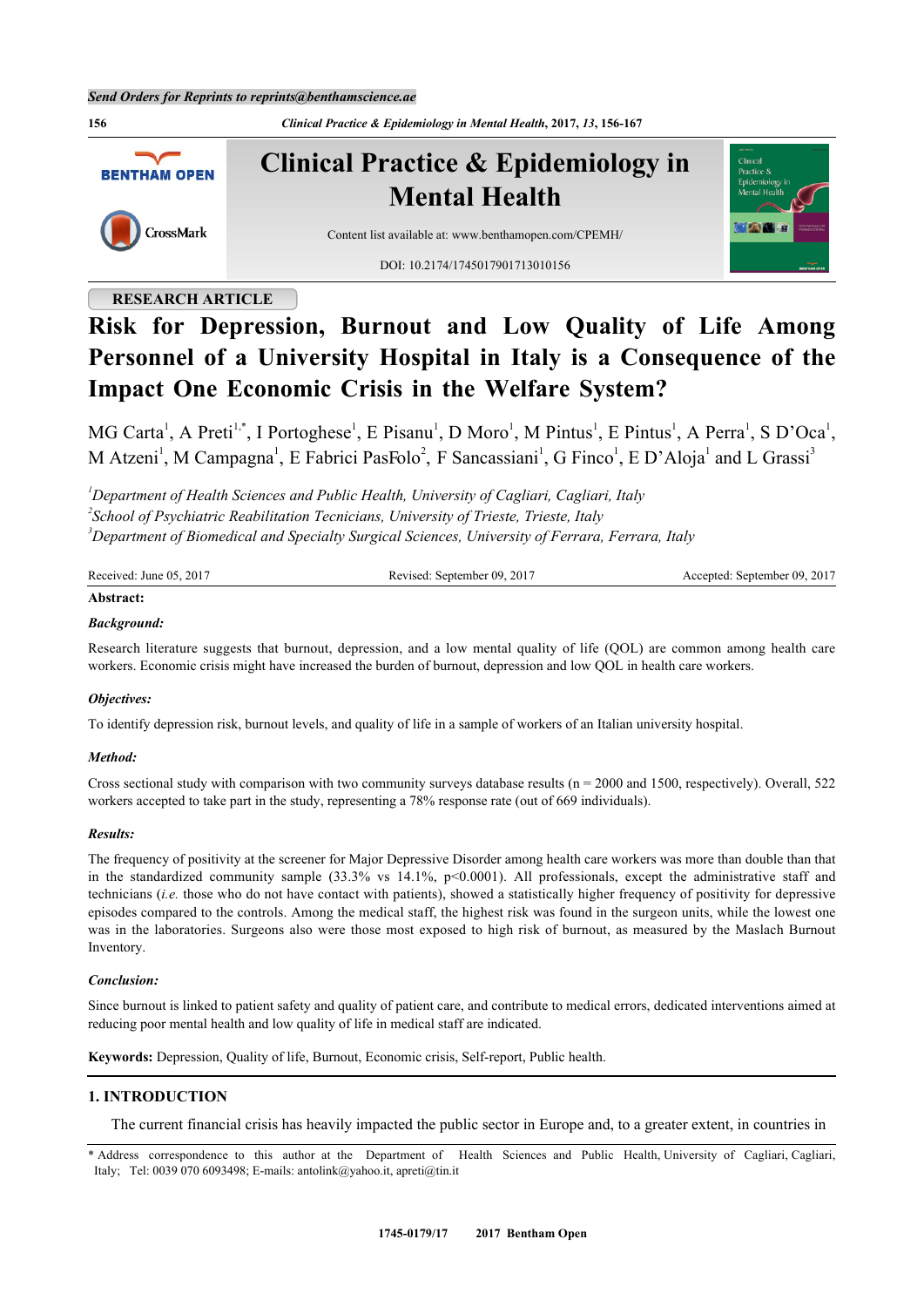which the crisis was more severe and in those where the public system has higher costs. According to the WHO, "the global financial crisis that began in 2007 can be classified as a health system shock" [\[1](#page-9-0)].

In this context, Italy is an interesting case study. Italy has a widespread national public health system, in which, the need for reducing the high level of public deficit and debt led to the so-called "block of personnel turnover" policies, limiting Italian public sector in hiring new workers. At the same time, another consequence of the financial crisis is the continuous raising by law of the eligibility age for pension. Therefore, everyone who has a chance (in terms of age) to retire, they do it to avoid a change that could hamper their opportunity window. In fact, workers are threatened with a possible future political reform of the age for retirement, thus they retire even if they feel able to continue to work.

The result of this financial crisis is that Italy is facing a significant aging process in its workforce. Workers are forced to stay longer at work than they expected or desired. At the same time, workers from the public health sector are highly exposed to a number of job stressors, ranging from work overload, time pressures, low support and lack of role clarity. Research literature suggests that burnout, depression, and a low mental quality of life (QOL) are common among health care workers [[2](#page-9-1) - [7\]](#page-10-0). Further evidence showed that employee's mental health may affect significantly quality of care, job satisfaction, intent-to-leave and increase the risk of suicidal ideation [[8](#page-10-1) - [14](#page-10-2)]. The public health care workers of the university system live the crisis to a greater extent. The health care workers who teach or operate in the medical faculties of public universities in Italy, unlike other European countries, receive only one salary for two jobs. They really should use a proportion of their working time for a job (treating patients) and a proportion for the other (teaching and research or support teaching and research). The present crisis in the two sectors can double, in this case, its impact on workers.

The main purpose of this study was to identify employees' depression risk, burnout levels and quality of life, in a sample of workers of an Italian university agency (that manage two University Hospitals). The results were compared with data from community samples. Within the sample of workers, we analyzed the risk of burnout and the sociodemographic determinants and the associated factors related to working conditions (work history, type of department, type of work).

### **2. METHODS**

#### **2.1. Design**

Cross sectional study with comparison with two community surveys database results.

#### **2.2. Sample**

A sample of 1/3 of the overall staff working in an Italian Public Health University Agency was randomly selected from the staff lists. The research involved a total of 12 clinical units of two hospitals of the Health Agency plus a thirteenth group formed by administrative staff.

#### **2.3. Data Collection**

Previously trained researchers (3 Technicians of Psychiatric Rehabilitation and 2 Psychologists) have conducted the collection of data (by interviews and questionnaires). The staff has been contacted in departments over the course of the three shifts of work. People who decided to join signed an informed consent. The data collection took place in special rooms made available in each hospital ward or department by the medical head.

The administration of the tools has always been preceded by a short presentation of the research, its goals, and then proceed with a quick illustration of the brief structured interview and of the self-report questionnaires content; interviewers remained on site so as to provide answers to any questions or concerns, especially in order to avoid response bias in the fulfilling of self-administered questionnaires.

#### **2.4. Research Instruments**

1) The Maslach Burnout Inventory (MBI) is the most famous and international widely used instrument for the measurement of burnout and work-related psychopathology risk. The tool was developed by the group of Christina Maslach, Berkeley University; this study adopted the version for healthcare professionals [[15](#page-10-3)], in the Italian version of Sirigatti and Stefanile [\[16\]](#page-10-4). The MBI consists of a questionnaire of 22 items, each with 6 points on a Likert scale from "never" to "every day."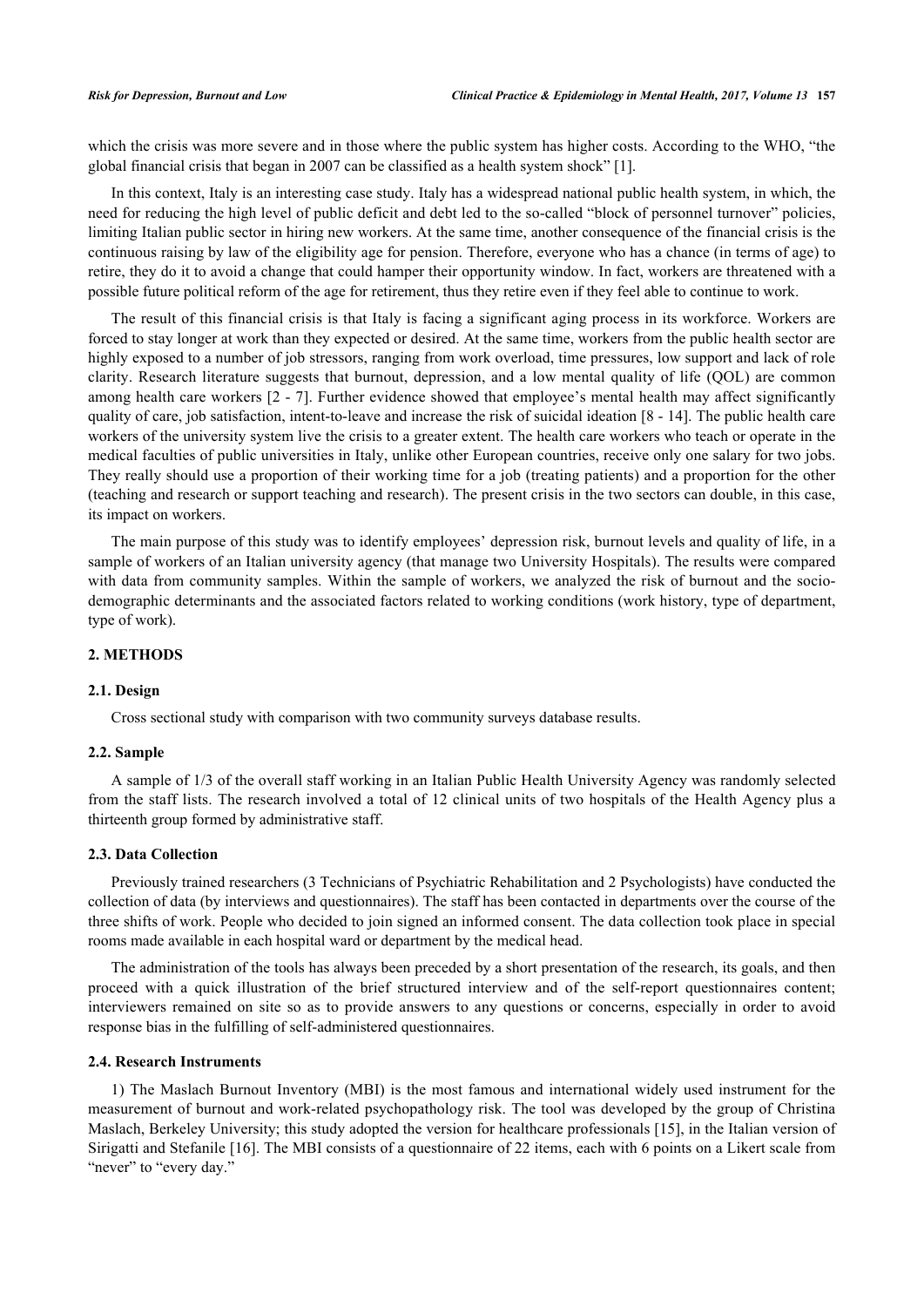The MBI has been operationalized as composed of three components:

*Emotional/Psychophysical Exhaustion*. This dimension refers to the experience of feeling as emotionally drained and canceled by the work, a distressing condition (both physical and emotional), due to a perception of excessive job demands with respect to the personal resources, which is accompanied by emotional aridity in the relationship with others [[17\]](#page-10-5)

*Cynicism - Depersonalization*. This dimensions refers to an effective, although maladaptive, implementation of expulsion and rejection characterized by negative and rude behavioral responses to those (users in particular) that require or receive professional answers. It has been interpreted as a self-defense mechanism, aiming to minimize job involvement [[18\]](#page-10-6).

*Reduced personal accomplishment or efficacy* / *Lack of personal fulfillment*. This dimension refers to one's feelings of ineffectiveness, united to the collapse of self-esteem and the feeling of failure in the career and ideals of work [\[17](#page-10-5)].

2) Patient Health Questionnaire (PHQ-9). The PHQ-9 is a 9-item self-administered questionnaire aimed at assessing the presence of depressive symptoms during the previous two weeks (Spitzer et al 1999) [[19\]](#page-10-7). As severity scores can range from 0 (absence of depressive symptoms) to 27 (severe depressive symptoms). Each of the 9 items specifically investigates each of the diagnostic criteria of DSM-IV [[20](#page-10-8)], which for major depressive episode have remained the same in DSM-5 [[21\]](#page-10-9), and whose presence can be marked from 0 (not at all) to 3 (almost every day). Major depression is diagnosed if 5 or more of the nine criteria-symptoms were at least "more than half the days" (a score of 2) in the last two weeks, and one of the symptoms is depressed mood or anhedonia.

3) 12-Item Short Form Survey (SF-12). The quality of life (QoL) was measured with the SF-12 scale [[22\]](#page-10-10), which was already used in a large survey in the Italian version [[23](#page-10-11), [24](#page-10-12)]. The tool includes the following dimensions: physical health; limitations in activities due to the physical health; emotional state; physical pain; self-assessment of general health; vitality; social functioning and mental health. The observation period was the previous month. Higher scores correspond to a better Quality of Life. The instrument was designed to reduce burden for responders maintaining good standards of precision for purposes of large group comparisons.

4) Demographic and Work History Interview (SDL): a set of sixteen items provided a more accurate picture of the respondent's life. The following information were retrieved by directly asking about it: sex, age, educational level, marital status, the number of children, the type and the time of the labor contract system, the work department, the economic position according to the contract work, the years of total and those in the current administration work, previous work experience, the time taken to get to the workplace, the number of hours worked per day, and those extraordinary week on average. The socio-demographic part was the same used and validated for a broad epidemiological research in community [\[23](#page-10-11)].

#### **2.5. Data Analysis**

Data analysis aimed at identifying the frequency of psychopathological distress and / or impairment of quality of life in hospital workers and to identify the factors associated with distress and/or low quality of life. Specifically:

- a. a comparison between the average scores of the SF-12 (quality of Life) and PHQ-9 (screening for depression) questionnaires in our sample and in two samples coming from community surveys were investigated. The first sample involved over 2,000 representative interviews of the Italian national population. This study aimed to investigate the prevalence of mood disorders, the consumption of drugs and the quality of life. As for the assessment of positivity to screening for depression investigated with PHQ-9, the result reported in the sample of the present study was compared with a normative sample, from an already published survey, in which the PHQ-9 was administered to 1,500 subjects representing the Sardinian regional population [\[25](#page-11-0)].
	- Univariate analysis was carried out on the average SF-12 and PHQ-9 score as the dependent variable. It was conducted by comparing the unweigh averages of the sample of health workers against each of the other samples as well as after indirect standardization of the two control samples, taking into consideration the distribution by sex and age in the worker sample. It has been considered in this regard four cells obtained after subdivision by age and gender (the subdivision by age was given by having 40 years or less or more than 40 years).
- b. a multivariate logistic regression analysis to evaluate the effect of different independent variables on the probability of being positive, respectively, at least two sub-scales of the Maslach Burnout Inventory (cut-off: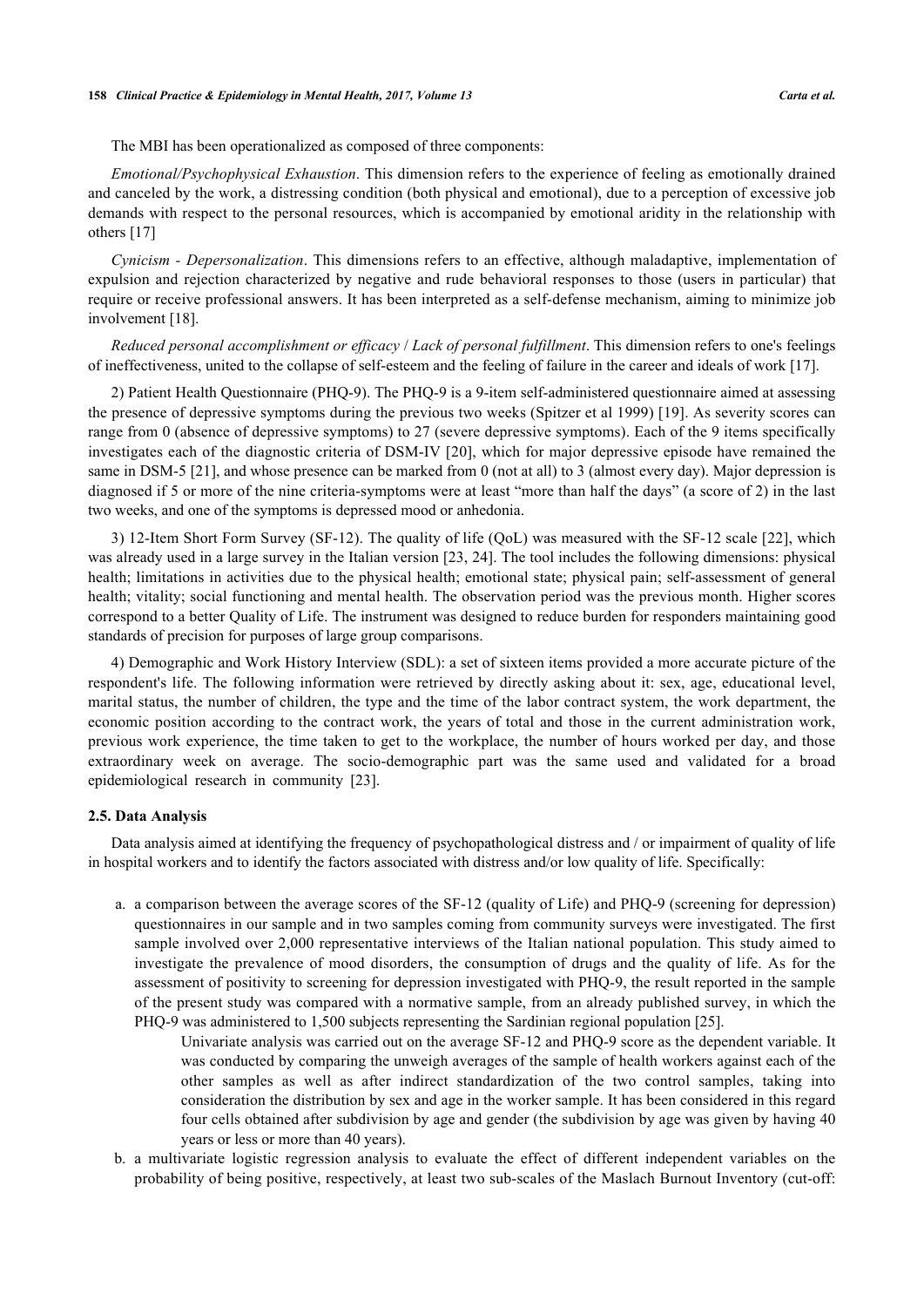$EE$  = 24, DP = 9 and / or RP = <29), to obtain an SF-12 lower than the average national score - a standard error ( $>$  36), as well as to be detected positive at the screening PHQ-9 for depressive episodes ( $>$  8). The independent variables considered in the analysis were: sex (male), age  $\ll$  40 years), education, marital status, and work in a specific hospital department (*e.g.* cardiology or urgency-emergency wards).

## **2.6. Ethical Standards**

The ethics committee of the Azienda Ospedaliero Universitaria di Cagliari approved the study project (protocol n° NP/2015/2824, May 26<sup>th</sup>, 2015). The study protocol complies with the Declaration of Helsinki and its revisions [\[26](#page-11-1)].

Research had been agreed with the General Directorate of the agency. The researchers have declared they were willing to provide and discuss the research results with management and with the heads of work medicine of the agency. A similar commitment was also included in the request to the Ethics Committee of the Agency. Informed consent was obtained from the people who have agreed to take part in the project.

#### **3. RESULTS**

Table **[1](#page-3-0)** shows the characteristics of the interviewed sample. Overall, 522 workers accepted to take part in the study, representing a 78% response rate (669 individuals).

<span id="page-3-0"></span>**Table 1. Demographic characteristics of the interviewed sample and risk factors.**

| Age                                                  | $\mathbf N$ | $\mathbf{0}_{\mathbf{0}}^{\prime}$ |
|------------------------------------------------------|-------------|------------------------------------|
| $\leq 30$                                            | 86          | 16.86                              |
| $31 - 40$                                            | 97          | 18.82                              |
| $41 - 50$                                            | 157         | 30.78                              |
| > 50                                                 | 171         | 33.53                              |
| Gender                                               |             |                                    |
| Female                                               | 337         | 66.08                              |
| Male                                                 | 173         | 33.92                              |
| Education                                            |             |                                    |
| Primary School                                       | 31          | 5.9                                |
| Secondary School                                     | 128         | 24.5                               |
| <b>University Degree</b>                             | 73          | 14.0                               |
| At least Fire Years of University Courses            | 289         | 55.4                               |
| <b>Marital Status</b>                                |             |                                    |
| Single never married                                 | 205         | 40.20                              |
| Separated / Divorced                                 | 49          | 9.61                               |
| Married / Living together                            | 250         | 49.02                              |
| Widow                                                | 6           | 1.18                               |
| <b>Number of sons</b>                                |             |                                    |
| $\mathbf{0}$                                         | 252         | 49.41                              |
| $\mathbf{1}$                                         | 92          | 18.4                               |
| $\geq$ 2                                             | 166         | 32.55                              |
| Time for interview and questionnaires (minutes)      |             |                                    |
| <15                                                  | 256         | 48.9                               |
| $16 - 30$                                            | 205         | 51.1                               |
| <b>Kind of Contract</b>                              |             |                                    |
| Open-ended contract                                  | 380         | 74.71                              |
| Fixed-term contract                                  | 130         | 25.49                              |
| <b>Working Time</b>                                  |             |                                    |
| Full-time                                            | 489         | 95.88                              |
| Part-time                                            | 21          | 4.12                               |
| <b>Professional Sector</b>                           |             |                                    |
| Management / Administrative                          | 11          | 2.11                               |
| Health without constant direct contact with Patients | 313         | 60.19                              |
| Health with constant direct contact with Patients    | 196         | 37.69                              |
| <b>Professional Role</b>                             |             |                                    |
| Medical Doctor                                       | 192         | 36.78                              |
| Nurse                                                | 207         | 39.81                              |
| Healthcare Assistant                                 | 62          | 11.92                              |
| Nurse coordinator                                    | 14          | 2.69                               |
| Technician                                           | 33          | 6.35                               |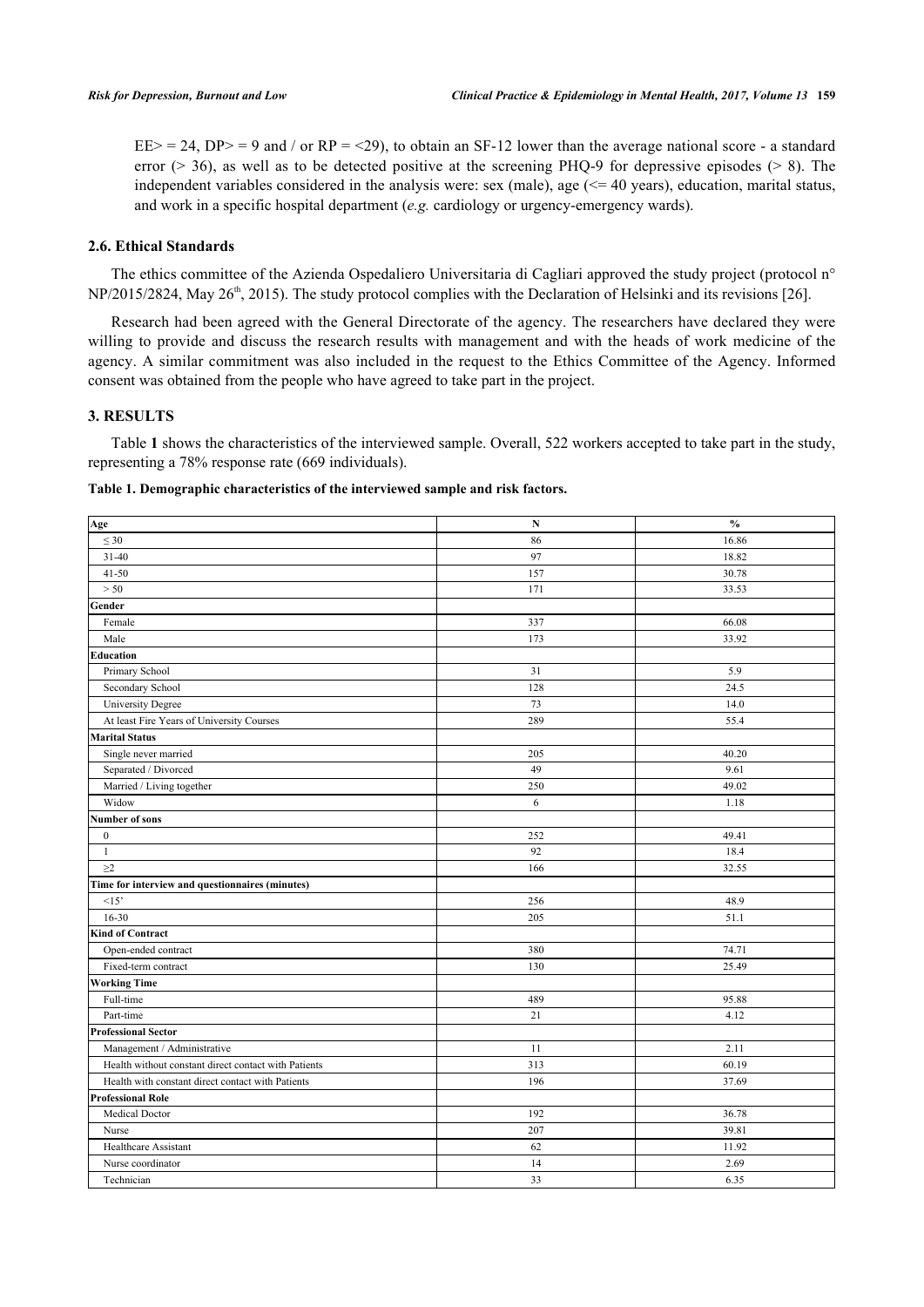#### **160** *Clinical Practice & Epidemiology in Mental Health, 2017, Volume 13 Carta et al.*

| (Table 1) contd                                       |     |               |
|-------------------------------------------------------|-----|---------------|
| Age                                                   | N   | $\frac{0}{0}$ |
| Social Coordinator or Management/Administration Staff | 14  | 2.69          |
| <b>Net Salary (Euro)</b>                              |     |               |
| Less than 1,500                                       | 74  | 14.51         |
| 1,500-2,500                                           | 247 | 48.43         |
| >2,500                                                | 189 | 37.06         |
| <b>Total Years at work</b>                            |     |               |
| $\leq 5$                                              | 125 | 24.51         |
| $6 - 10$                                              | 65  | 12.75         |
| $11 - 20$                                             | 113 | 22.16         |
| $21 - 30$                                             | 141 | 27.65         |
| >30                                                   | 66  | 12.94         |
| Time spent to joint work from house                   |     |               |
| $\leq15$                                              | 248 | 48.63         |
| $16' - 30'$                                           | 204 | 40.00         |
| >30'                                                  | 58  | 11.37         |
| Paid overtime in a week                               |     |               |
| None                                                  | 260 | 49.7          |
| $1-5h$                                                | 176 | 33.7          |
| >5h                                                   | 87  | 16.6          |

There were 147 subjects (women:  $n = 87$ ; 59%) who refused to participate or were not tracked because on vacation or have leaved work for long sickness. The distribution by age and sex of those who were not interviewed did not differ from the one of those who agreed to participate.

Women were 66.3% of the interviewed samples. Most were 40 years old or older (64.8%). Graduates represent around a half of the sample as did married / living with a partner and those who didn't have children.

The table also shows the time spent by subjects to complete the questionnaires and to answer to the interview: the 48.9% of the sample took less than 15 minutes, with a mean in the sample of  $14.7 \pm 8.9$  minutes.

Table **[1](#page-3-0)** illustrates the working employment contract of the sample. A significant portion of the sample (24.9%) work under a fixed-term contract, the vast majority is employed full-time (95.8%) and only a small portion was administrative staff. Only 36.3% earn 2,500 euros or more, and more than 40% worked from more than 20 years.

|                                                         | Research<br><b>Sample</b> | Normative Sample Comparison<br>$SF-12*$ |                                                          | Normative Sample Comparison<br><b>PHO-9**</b> |                                                        |
|---------------------------------------------------------|---------------------------|-----------------------------------------|----------------------------------------------------------|-----------------------------------------------|--------------------------------------------------------|
| Age 18-30                                               | 85 (16.3%)                | 540 (23.1%)                             | X2=11.62 P<0.001                                         | 302(20.15)                                    | $X2 = 3.59$ P=0.049                                    |
| $31 - 40$                                               | 98 (18.85)                | 386 (16.6%)                             | $X2=1.07$ P=0.30                                         | 255 (17.0%)                                   | $X2=0.59$ P=0.440                                      |
| $41 - 50$                                               |                           | $161 (31.0\%)$ 416 (18.0%)              | X2=45.02 P<0.0001                                        | $272(18.1\%)$                                 | X2=37.91 P<0.0001                                      |
| > 50                                                    |                           | 176 (33.8%) 985 (42.2%)                 | X2=73.81 P<0.0001                                        | 673(44.8%)                                    | X2=14.75 P<0.0001                                      |
| <b>Gender</b> Female                                    |                           | 346 (66.3%) 1320 (56.9%)                | X2=375.3 P<0.0001                                        | 774(51.5%)                                    | $X2 = 228.7$ P < 0.0001                                |
| Score SF-12 $\leq$ 36                                   |                           | 222 (42.7%) 551 (23.6%)                 | X2=78.2, P<0.0001<br>$OR = 2.40$ ;<br>Cl95% 1.96-2.94    |                                               |                                                        |
| Score SF- $12 < 36$<br>(after indirect standardization) |                           | 222 (42.7%) 606 (25.9%)                 | $X2=67.76, P<0.0001$<br>$OR = 2.18$ ;<br>Cl95% 1.78-2.67 |                                               |                                                        |
| Score PHO-9 $>8$                                        | $173(33.2\%)$ //          |                                         |                                                          | $197(13.1\%)$                                 | $X2=164.8$ P<0.0001<br>$OR=4.60$ ;<br>Cl95% 3.57-5.92  |
| Score PHO-9 $>8$<br>(after indirect standardization)    | 173<br>$(33.3\%)$         |                                         |                                                          | 221<br>$(14.1\%)$                             | $X2 = 85,07$ P < 0.0001<br>OR=2.89; C195%<br>2.89-3.66 |

<span id="page-4-0"></span>

|  | Table 2. Comparison by univariate analysis between the sample study and two community normative samples. |
|--|----------------------------------------------------------------------------------------------------------|
|  |                                                                                                          |

\*Carta *et al.* 2012

\*\* Moro *et al.* 2015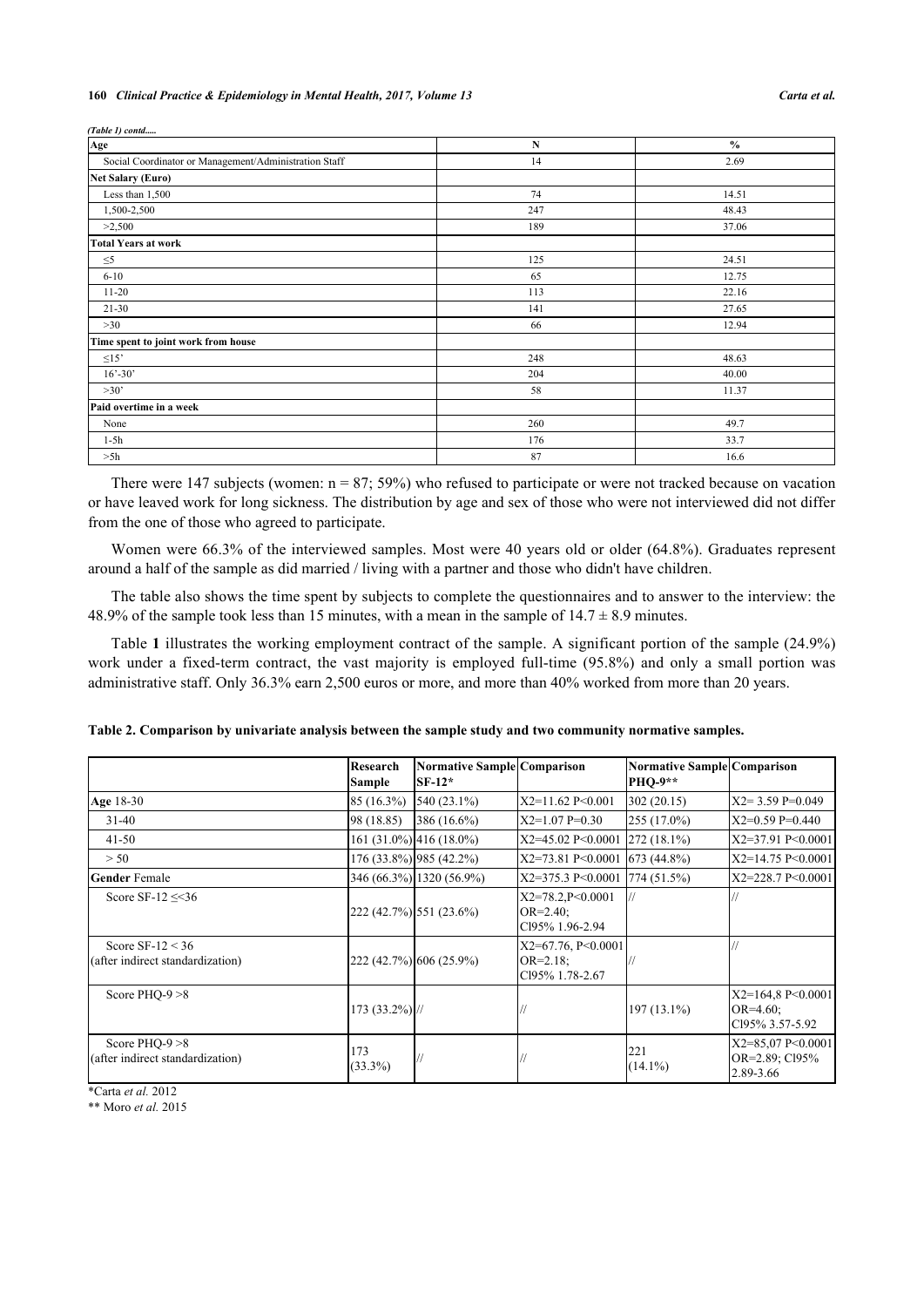| Dependent Variable: positivity at PHQ-9 (>8) Coef. |             |             |            | Robust standard error | <b>Marginal</b><br><b>Effects</b> |        | Robust standard error |
|----------------------------------------------------|-------------|-------------|------------|-----------------------|-----------------------------------|--------|-----------------------|
| Gender (male)                                      |             | $0,892$ *** |            | 0,165                 | $-0,115$                          | $***$  | 0,020                 |
| Age (18-30)                                        |             | $-0,431$ *  |            | 0.254                 | $-0.052$                          | $\ast$ | 0.028                 |
| $(41-50)$                                          |             | $-0,404$    |            | 0,262                 | $-0.049$                          | $\ast$ | 0,029                 |
| $(50-70)$                                          |             | $-0.205$    |            | 0,207                 | $-0.027$                          |        | 0,027                 |
| Wards of General Medicine Hosp A                   |             | 0,630       |            | 0,411                 | 0,101                             |        | 0,078                 |
| Wards of General Medicine Hosp B                   |             | $-0.143$    |            | 0,439                 | $-0.018$                          |        | 0,053                 |
| Wards of Surgery                                   |             | 0,880       | $***$      | 0,389                 | 0.151                             | $\ast$ | 0,082                 |
| Endoscopy and - Radiology                          |             | 0.368       |            | 0.474                 | 0.055                             |        | 0.079                 |
| Laboratory                                         |             | $-1,809$ ** |            | 0,788                 | $-0.131$                          | ***    | 0,025                 |
| Intensive Care Unit                                |             | 0,225       |            | 0,412                 | 0.032                             |        | 0,063                 |
| Dermatology                                        |             | $-0.167$    |            | 0.632                 | $-0.021$                          |        | 0.075                 |
| Cardiology                                         |             | 0,701       |            | 0,434                 | 0,115                             |        | 0.085                 |
| Ophthalmology                                      |             | 0,676       |            | 0.459                 | 0.111                             |        | 0,089                 |
| Oncology                                           |             | 0,624       |            | 0,489                 | 0,101                             |        | 0.093                 |
| Neurology                                          |             | 0,422       |            | 0,676                 | 0,064                             |        | 0,116                 |
| Maternity Hospital                                 |             | 0,259       |            | 0,532                 | 0,037                             |        | 0.083                 |
| Neonatology                                        |             | 0,378       |            | 0,411                 | 0,057                             |        | 0.069                 |
| Emergency                                          |             | 0,108       |            | 0,514                 | 0,015                             |        | 0,073                 |
| <b>Interactions</b>                                |             |             |            |                       |                                   |        |                       |
| Gender (male) x working in the health agency       |             | $0,463$ *   |            | 0,277                 | 0.070                             |        | 0.046                 |
| Age (18-30) x working in the health agency         |             | 0,119       |            | 0,445                 | 0.016                             |        | 0,064                 |
| Age (41-50) x working in the health agency         |             | 1,138       | ***        | 0,392                 | 0,202                             |        | 0,086                 |
| Age $(50-70)$ x working in the health agency       |             | 0,760       | $\ast\ast$ | 0.363                 | 0,123                             |        | 0.070                 |
| Log-Likelihood function                            | $-867,5787$ |             |            |                       |                                   |        |                       |
| Pseudo-R-squared                                   | 0,0894      |             |            |                       |                                   |        |                       |
| Valid Observations                                 | 2012        |             |            |                       |                                   |        |                       |
|                                                    |             |             |            |                       |                                   |        |                       |

<span id="page-5-0"></span>**Table 3. Risk for Depressive Episodes in the study sample (positives at PHQ-9). Independent determinants general demographic variables and work in specific departments.**

\*<p<0.10, P<0.05\*\*, P<0.01\*\*\*

Table **[2](#page-4-0)** compares the demographic variables of the interviewed sample with those of the two samples of the general population that serve as "normative" standard. The sample of this research is not representative of the adult population, and it is in fact a sample of older on average workers, almost 65% has more than 40 years and 33% have more than 50 (Table **[2](#page-4-0)**).

In addition, women were over-represented compared to the community samples.

A first confrontation without balancing highlights a frightening state of malaise in the study sample (Table **[2](#page-4-0)**).

The frequency of depressive symptoms (positive at PHQ-9) is indeed the 33.2% in the examined health workers against the 13.1% of the community sample (OR = 4.60; 95% CI 3.57-5.92; P < 0.0001), while the frequency of individuals who accuse a low level of quality of life (below the national average minus one standard error) was 42.7% against 23.6% of the general population (OR = 2.40; Cl95% 1.96-2.94; P < 0.0001).

The comparison made after indirect standardization by age and sex of the two normative samples confirms the state of malaise in the sample of workers with risk of low quality of life (47% in the study sample versus 25.9% in the "normative" sample,  $OR = 2.18$ ; Cl95% 1.78-2.67) and positivity screened for depression (33.2% against 14.1% in the community sample,  $OR = 2.89$ ; Cl95%).

Table **[3](#page-5-0)** examines the factors associated with having a depressive episode (*i.e.*, to be positive on the PHQ-9). To be male, and in youthful age were protective factors.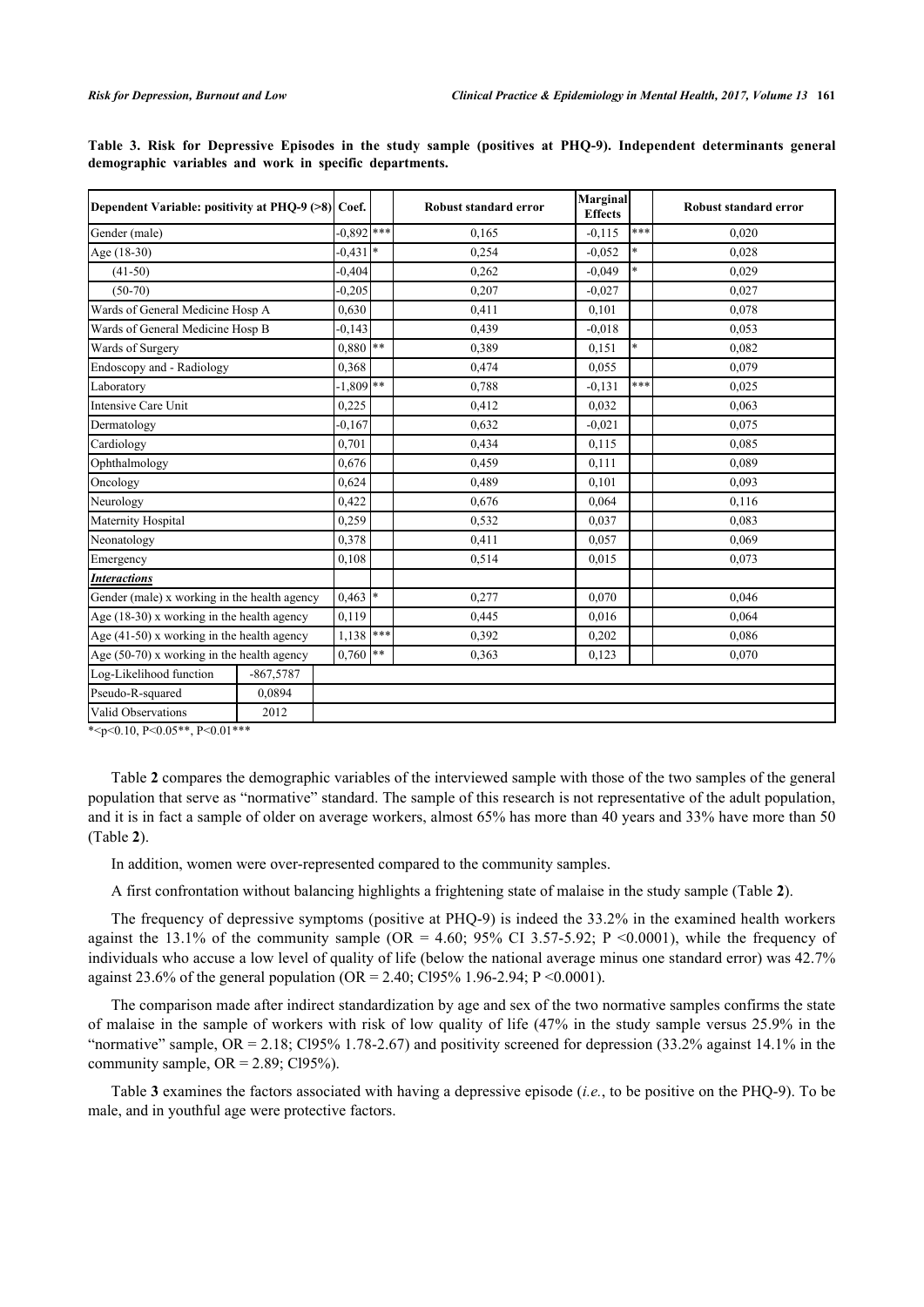| Dependent Variable: positivity at PHQ-9 (>8)                                                 |  | Coef. |            | Robust standard error |
|----------------------------------------------------------------------------------------------|--|-------|------------|-----------------------|
| Executive Health Care Role                                                                   |  |       | ***        | 0,194                 |
| Nurse                                                                                        |  |       | ***        | 0,166                 |
| Healthcare Assistant                                                                         |  |       | ***        | 0,284                 |
| Nurses Coordinator                                                                           |  |       | **         | 0,552                 |
| Technician                                                                                   |  |       |            | 0,433                 |
| Administrative                                                                               |  |       |            | 1,292                 |
| Log-Likelihood function                                                                      |  |       | $-878,846$ |                       |
| Pseudo-R-squared                                                                             |  |       |            |                       |
| Number of Effective Observations                                                             |  | 2012  |            |                       |
| $*$ <p<0.10, p<0.01***<="" p<0.05**,="" td=""><td></td><td></td><td></td><td></td></p<0.10,> |  |       |            |                       |

<span id="page-6-0"></span>**Table 4. Risk for Depressive Episodes in the study sample (positives at PHQ-9). Independent determinants general demographic variables and kind of work in specific departments.**

Those who were older and working in the University Hospitals had a risk that was not the simple sum of the two risk factors but they were amplified each other.

As for the risk related to the work in specific departments the "surgery" department only was associated with a higher risk, while working in laboratories was a protective factor.

Table **[4](#page-6-0)** leads to the same type of analysis by professions: all workers of the university hospitals of all professions show a risk of developing a depressive episode higher than the regional normative sample except for technical and administrative staff.

<span id="page-6-1"></span>**Table 5. Quality of life in the study sample and in the national normative sample (Cut-off = mean – 1 standard error in the normative sampe = 36). Independent determinants: general demographic variables and work in specific departments.**

| Dependent Variable: mean $-1$ standard error in the normative sampe score = 36 | Coef.<br>Robust standard error |       | <b>Marginal</b><br><b>Effects</b> |                              |     |
|--------------------------------------------------------------------------------|--------------------------------|-------|-----------------------------------|------------------------------|-----|
| Gender (male)                                                                  | 0,617                          |       |                                   | $*$ $  0, 107   0, 111  $    | *** |
| Age (18-30)                                                                    | 0,251                          |       |                                   | 0,196 0,045                  |     |
| $(41-50)$                                                                      | $-0.360$                       | l∗    |                                   | $0,187 - 0,070$ *            |     |
| $(50-70)$                                                                      | $-1,040$                       | ***   |                                   | $[0,159]$ -0,201 ***         |     |
| Wards of General Medicine Hosp A                                               | $-0.851$                       | $***$ |                                   | $0,412$ -0,186 <sup>*</sup>  |     |
| Wards of General Medicine Hosp B                                               | $-0.627$                       |       |                                   | $0,422$ -0,133               |     |
| Wards of Surgery                                                               | $-1,435$                       | ***   |                                   | $0,382$ -0,330 ***           |     |
| Endoscopy and - Radiology                                                      | $-0,776$                       | l*    |                                   | $0,446$ -0,168               |     |
| Laboratory                                                                     | 0,612                          |       |                                   | 0,531 0,096                  |     |
| Intensive Care Unit                                                            | $-0.384$                       |       |                                   | $0,407 - 0,078$              |     |
| Dermatology                                                                    | $-1,210$                       | $**$  |                                   | $0,532$ -0,276               |     |
| Cardiology                                                                     | $-1.196$                       | ***   | 0.421                             | $-0,272$ ***                 |     |
| Ophthalmology                                                                  | $-1,633$                       | ***   |                                   | $0,454$ -0,379 ***           |     |
| Oncology                                                                       | $-1,361$                       | ***   |                                   | $0,475$ -0,313 ***           |     |
| Neurology                                                                      | $-0.587$                       |       |                                   | $0,560 - 0,124$              |     |
| Maternity Hospital                                                             | $-0.307$                       |       |                                   | $0,585 - 0,061$              |     |
| Neonatology                                                                    | $-0,745$                       | ×.    |                                   | $0,389 - 0,160$ <sup>*</sup> |     |
| Emergency                                                                      | $-0,465$                       |       |                                   | $0,504 - 0,096$              |     |
| <b>Interactions</b>                                                            |                                |       |                                   |                              |     |
| Gender (male) x working in the health agency                                   | 0,186                          |       |                                   | 0,248 0,033                  |     |
| Age (18-30) x working in the health agency                                     | 0.047                          |       |                                   | 0.406 0.009                  |     |
| Age $(41-5)$ x working in the health agency                                    | $-0.633$                       | l*    |                                   | $0,349$ -0,133               |     |
| Age $($ >50) x working in the health agency                                    | 0,055                          |       |                                   | $0,342$ 0,010                |     |
| Log-Likelihood function                                                        | $-1504,084$                    |       |                                   |                              |     |
| Pseudo-R-squared                                                               | 0.088                          |       |                                   |                              |     |
| Osservazioni                                                                   | 2834                           |       |                                   |                              |     |
| * <p<0.10, <math="">P \le 0.05**, <math>P \le 0.01</math>***</p<0.10,>         |                                |       |                                   |                              |     |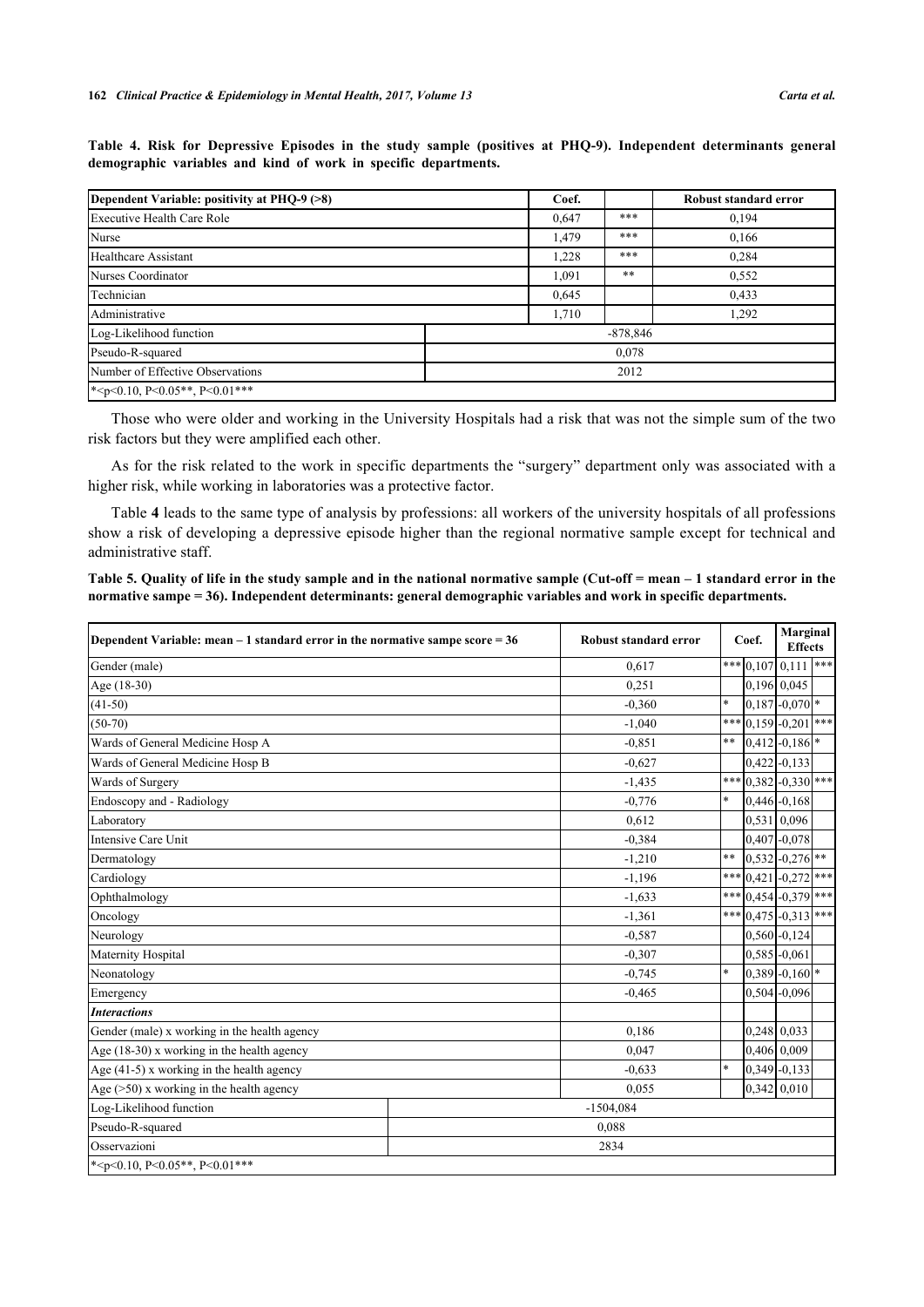Table **[5](#page-6-1)** analyzes the quality of life in our sample that is combined for analysis at the national normative sample. The analysis was conducted using which cut-off the average of the national normative sample less a standard error calculated for a sample of the size of the one examined.

# <span id="page-7-0"></span>**Table 6. Risk of low level of Quality of Life in the study sample (Cut-off = mean – 1 standard error in the normative sample = 36). Independent determinants professional role.**

| Dependent Variable: mean $-1$ standard error in the normative sampe score = 36 |             |              |    | Robust standard error |  |  |
|--------------------------------------------------------------------------------|-------------|--------------|----|-----------------------|--|--|
| Executive Health Care Role                                                     |             | $-0.607$ *** |    | 0,176                 |  |  |
| Nurse                                                                          |             | $-1,290$ *** |    | 0,148                 |  |  |
| Healthcare Assistant                                                           |             | $-0.671$     | ** | 0,277                 |  |  |
| Nurses Coordinator                                                             |             | $-1,397$ **  |    | 0,554                 |  |  |
| Technician                                                                     |             | $-0.272$     |    | 0.384                 |  |  |
| Administrative                                                                 |             | $-1,085$     |    | 1,086                 |  |  |
| Log-Likelihood function                                                        | $-1515,915$ |              |    |                       |  |  |
| Pseudo-R-squared                                                               | 0,082       |              |    |                       |  |  |
| Osservazioni                                                                   | 2836        |              |    |                       |  |  |
| Nota: *,**, *** alpha threshold at, respectively, $p = 0.10, 0.05,$ and 0.01   |             |              |    |                       |  |  |

#### <span id="page-7-1"></span>**Table 7. Determinants of positivity to at least two subscales of the Maslach Burnout Inventory.**

| Dependent Variable: positivity to at least two subscales of the<br><b>Maslach Burnout Inventory</b> | Coef.    |        | <b>Robust standard</b><br>error | Effetti marginali |       | <b>Robust standard</b><br>error |
|-----------------------------------------------------------------------------------------------------|----------|--------|---------------------------------|-------------------|-------|---------------------------------|
| Gender (male)                                                                                       | $-0,270$ |        | 0,297                           | $-0.028$          |       | 0,029                           |
| Age $(40 years)$                                                                                    | $-0,428$ |        | 0,496                           | $-0.044$          |       | 0.049                           |
| Education (max 8 years)                                                                             | 0,889    |        | 0,512                           | 0,127             |       | 0,092                           |
| Education (max 13 years)                                                                            | 0,245    |        | 0.333                           | 0,028             |       | 0,039                           |
| Married / Living Together                                                                           | $-1.061$ |        | 0.603                           | $-0.083$          | $**$  | 0,033                           |
| Separated / Divorced                                                                                | $-0,403$ |        | 0,302                           | $-0.043$          |       | 0,033                           |
| Widow                                                                                               | 0,847    |        | 0,832                           | 0,122             |       | 0,151                           |
| $1/0$ sons                                                                                          | $-0.289$ |        | 0.400                           | $-0.029$          |       | 0.037                           |
| Total years at work $(>14)$                                                                         | $-0,310$ |        | 0,485                           | $-0.034$          |       | 0,054                           |
| Wards of General Medicine Hosp A                                                                    | 2,051    |        | 1,074                           | 0,367             |       | 0,247                           |
| Wards of General Medicine Hosp B                                                                    | 0.388    |        | 1,195                           | 0.047             |       | 0,160                           |
| Wards of Surgery                                                                                    | 2,491    | **     | 1,065                           | 0,468             | $***$ | 0,240                           |
| Endoscopy and - Radiology                                                                           | 1,090    |        | 1,153                           | 0,162             |       | 0,220                           |
| Laboratory                                                                                          | 0,468    |        | 1,294                           | 0,058             |       | 0,185                           |
| Intensive Care Unit                                                                                 | 0.883    |        | 1,123                           | 0,122             |       | 0,191                           |
| Dermatology                                                                                         | 1,000    |        | 1,245                           | 0,148             |       | 0,236                           |
| Cardiology                                                                                          | 0,540    |        | 1,205                           | 0,069             |       | 0,178                           |
| Ophthalmology                                                                                       | 1,902    | $\ast$ | 1,113                           | 0,344             |       | 0,263                           |
| Oncology                                                                                            | 0,996    |        | 1,191                           | 0,146             |       | 0,222                           |
| Neurology                                                                                           | 1,103    |        | 1,248                           | 0,170             |       | 0,250                           |
| Maternity Hospital                                                                                  | 1,662    |        | 1,078                           | 0,277             |       | 0,236                           |
| Neonatology                                                                                         | 1,591    |        | 1,134                           | 0,272             |       | 0,257                           |
| Emergency                                                                                           |          |        |                                 |                   |       |                                 |
| Log-Likelihood function                                                                             | 194,291  |        |                                 |                   |       |                                 |
| Pseudo-R-squared                                                                                    | 0,095    |        |                                 |                   |       |                                 |
| Number of Effective Observations                                                                    | 510      |        |                                 |                   |       |                                 |
| * <p<0.10, <math="">P \le 0.05**, <math>P \le 0.01</math>***</p<0.10,>                              |          |        |                                 |                   |       |                                 |

Males and less of 40 years old workers of both sexes showed a better quality of life. Also, examining work at the company is not a factor with respect to the risk of interaction by gender and age. Being a woman, more than 40 years old and working at the health care agency are risk factors that add without interaction (not amplify each other).

As shown in Table**6**, is associated with a low quality of working life in the surgical wards; in Cardiology, Ophthalmology, Oncology (P <0.001) and Dermatology (P <0.05).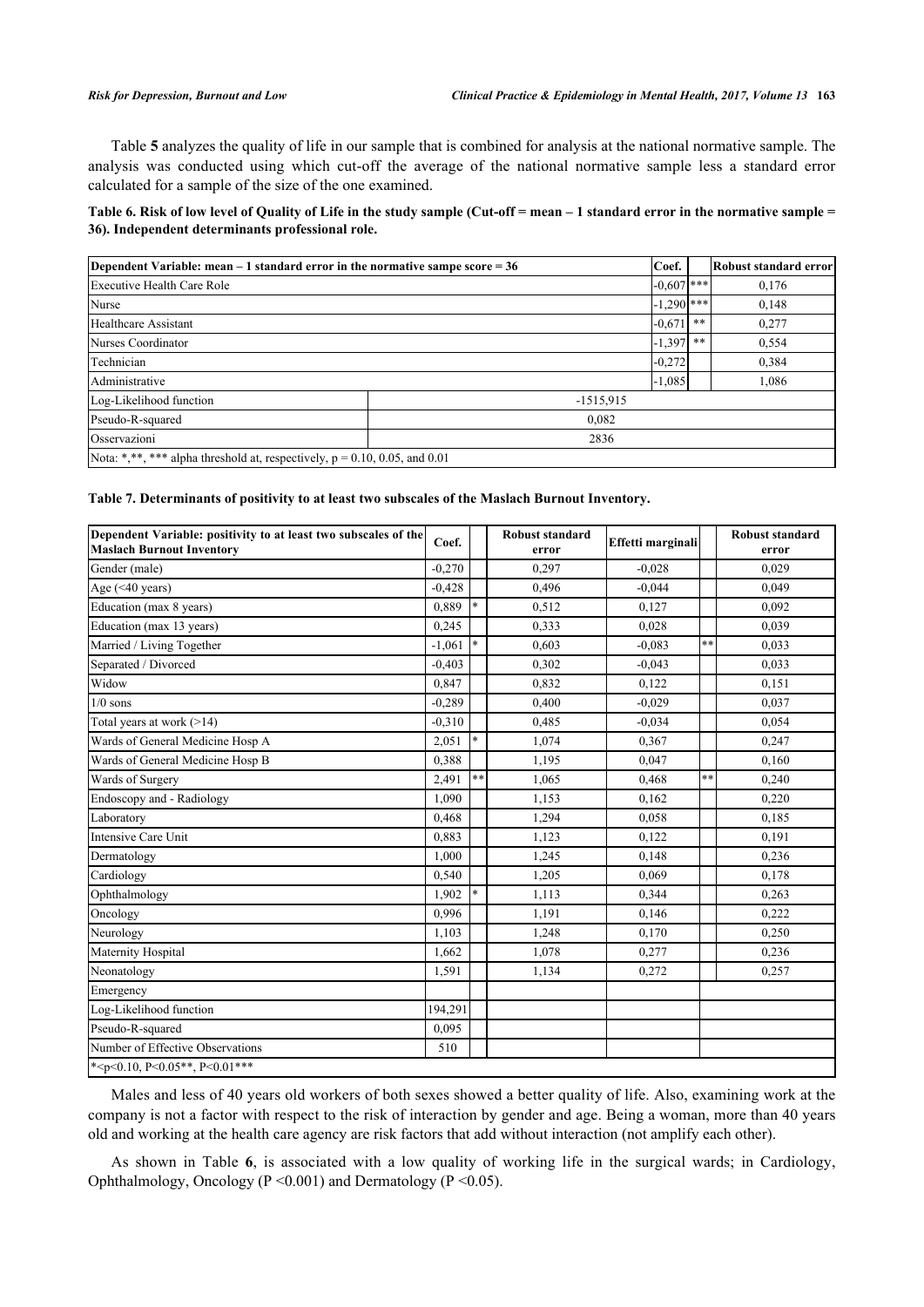Table **[7](#page-7-1)** shows the results concerning the risk of burn-out within the sample of this survey. The analysis has been conducted by logistic regression multivariate analysis with, as dependent variable, being positive to at least two of the three factors of the MBI questionnaire and as independent variables the demographic conditions (age and sex), the work history and work in specific departments. The work in the surgical wards is the only factor found to expose to the risk.

<span id="page-8-0"></span>**Table 8. Risk od burnout in the study sample (positivity to at least two subscales of the Maslach Burnout Inventory). Independent determinants: low qaulaity of life; depressive episode and professional role.**

| Dependent Variable: positivity to at least two dimensions of the Maslach Burnout Inventory. |            |     | Robust standard error |
|---------------------------------------------------------------------------------------------|------------|-----|-----------------------|
| $SF-12 (>36)$                                                                               | $-1,795$   | *** | 0,427                 |
| $PHO-9 (>8)$                                                                                | 1,577      | *** | 0,359                 |
| Executive Health Care Role                                                                  | $-1,420$   |     | 0,932                 |
| Nurse                                                                                       | $-1,182$   |     | 0,890                 |
| Healthcare Assistant                                                                        | $-1,867$   | **  | 0,940                 |
| Nurses Coordinator                                                                          | $-1,365$   |     | 1,163                 |
| Technician and administrative                                                               | $-0.979$   |     | 1,036                 |
| Log-Likelihood function                                                                     | $-158,072$ |     |                       |
| Pseudo-R-squared                                                                            | 0,257      |     |                       |
| N of observations                                                                           | 508        |     |                       |
| * <p<0.10, <math="">P \le 0.05**, <math>P \le 0.01</math>***</p<0.10,>                      |            |     |                       |

Table **[8](#page-8-0)** analyzes the antecedents of burnout (positivity to at least two scales of MBI), subtracting in the multivariate analysis the kind of department / ward as an independent variable and introducing the type of work task and positivity at PHQ-9 and SF-12 (with the same cut-off already utilized). The Health Assistants have found to be protected from this risk. Also, the results highlights that score at SF-12 was negatively related to the risk of burnout (the highest score on this scale indicates a good level of quality of life) while in contrast the score of 8 or less at PHQ-9 is directly proportional. *i.e.*, as better the quality of life, as lower the risk of burnout and, conversely, as higher the levels of depression, as higher the risk of burnout.

# **4. DISCUSSION**

The present study found that in the overall health care workers sample, the frequency of positivity at the screener for Major Depressive Disorder is more than double of levels in the standardized community sample (33.3% vs 14.1%, p<0.0001). All the professionals, except the administrative staff and technicians (*i.e.* those who do not have contact with patients), showed a statistically higher frequency of individuals screened positive for depressive episode compared to the representative sample of the population of the region of Sardinia. Furthermore, being older than 40 years is not a risk factor for the normative regional control sample, but an interaction was found between being older than 40 years and working in the studied agency, with an amplification of the effect risk between the two conditions (age and working in the university hospitals). Results are in line with previous studies [[25\]](#page-11-0), which highlighted the protective factors of being a male and in youthful age. Furthermore, considering the specific work environment, results showed that working in surgery department is associated with a higher risk, while working in laboratories is a protective factor. These results are in line with previous researches that showed how distress, including anxiety, depression, alcoholism, substance abuse, are more prevalent among surgeons [\[27](#page-11-2)].

Past studies showed that being positive to the PHQ-9 is associated to a depression diagnosis. It is estimated that between 30% and 50% of positives to the PHQ-9 are clinically depressed [[28,](#page-11-3) [29](#page-11-4)]. Considering our results, we found that positivity to the screening is very high among public health workers population (rate of 33%) while among the general population it is 13%. Taking into account that positivity to PHQ-9 corresponds to a clinical diagnosis of depression in about one third/fourth of cases, prevalence rates of clinical depression among public health workers and general population in these samples can be estimated respectively 8% and 4%.

Almost all of the professionals who carry out their work at the two university hospitals of a public Italian university care agency showed a risk of developing a depressive episode higher than the regional normative, and reported low level of perceived quality of life. These frequencies are higher, with statistically significant differences, with respect to a national representative sample of the population even after standardization by age and sex. The only exceptions are represented by the administrative staff and by technicians. Depression is a common mental disorder, with a prevalence of 14.6% among adults in high-income countries and 11.1% in developing countries [\[30](#page-11-5)]. Our results are in line with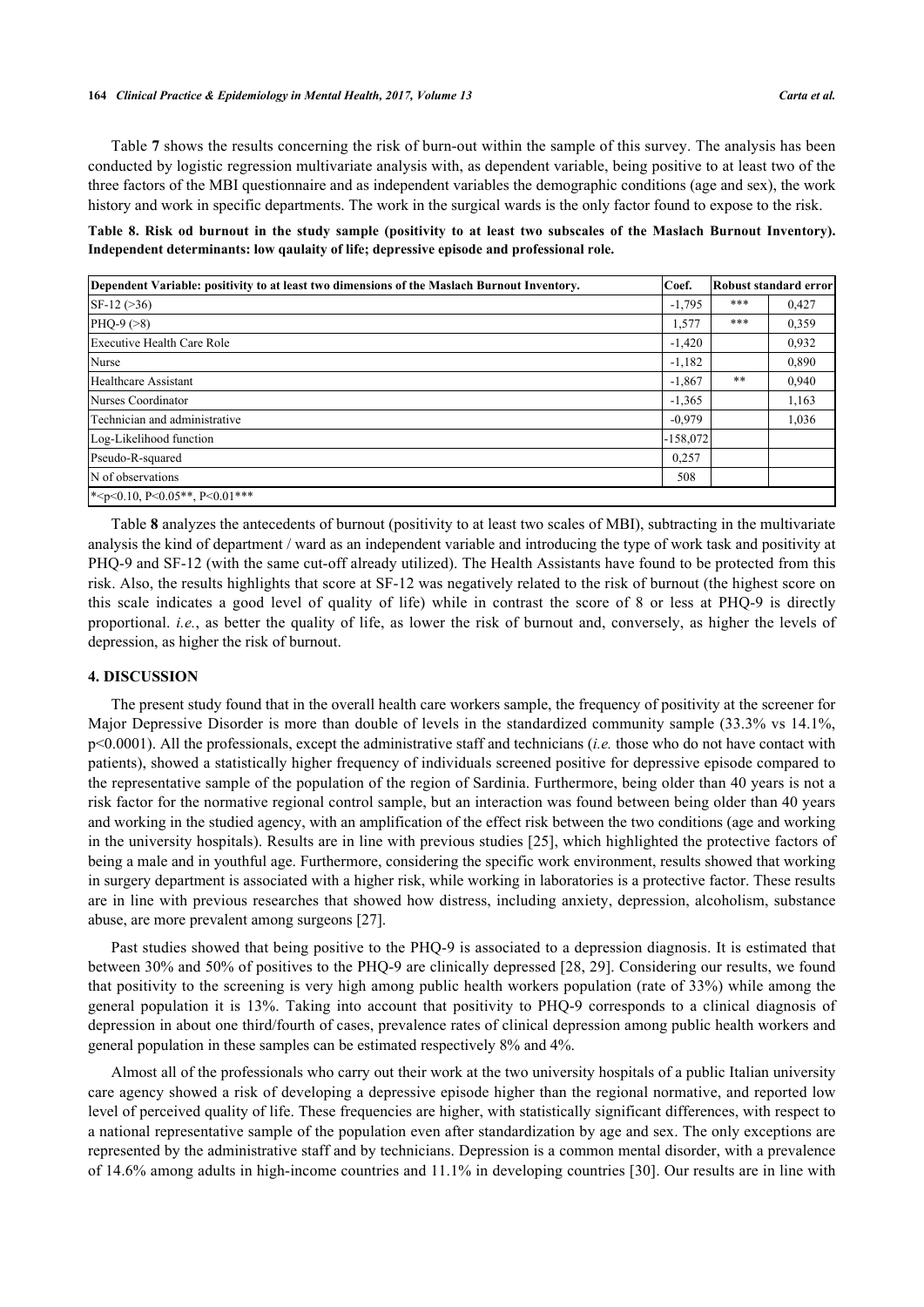many studies that showed that the prevalence of depressive symptoms among health-care workers ranged from 18% to 41%.

Finally, considering the quality of working life, results are in line with the research literature. Health care workers are constantly exposed to the risk of low quality of working life. We did no find any difference when we considered profession and working unit. The quality of working life is considered as a factor beyond job satisfaction and is related to personnel's well-being [\[14](#page-10-2), [31\]](#page-11-6). In this sense, international studies showed how health-care workers (mainly nurses and physicians) were low in their quality of working life. Researchers mentioned that the health-care working context is inherently stressful [[32\]](#page-11-7), and many of the health-care workers are exhausted [[33,](#page-11-8) [34\]](#page-11-9).

When we considered job burnout levels, we found high burnout levels in the surgery unit. Results confirmed that incidence of burnout among health care workers affects more than the 30% of workers globally [[35\]](#page-11-10), reaching rates between 25% and 75% in some clinical specialties [[36\]](#page-11-11). Specifically, among surgeons it has been reported reaching rates of 28% to 42% [\[27](#page-11-2), [37](#page-11-12), [38](#page-11-13)]. Burnout is very common among physicians if compared with depression and substance abuse. Considered as a clinical syndrome, burnout is characterized by emotional exhaustion, depersonalization, and a decreased sense of personal accomplishment. Surgeons' burnout is linked to patient's safety and quality of patient's care, and contributes to medical errors [[8,](#page-10-1) [9\]](#page-10-13).

The highest frequency of positive screening for depression and lower quality of working life registered in the surgeon unit is of particular concern. Surgical practice is characterized by hard work, working long hours, dealing regularly with life-and-death environment with patients, and sometimes the sacrifice of personal life to the practice in the field [[26\]](#page-11-1). According to the research literature, to reduce surgeon's distress and then the risk of burnout, intervention programs should be aimed at reducing worker's experience of stressors such as reducing workers' workload, increasing their sense of control and promoting organizational health.

In sum, this study aimed to make a contribution towards public sector management, mostly considering the central role played by workplace characteristics that can improve employee well-being in public hospitals.

The present study has some limitations. First, a convenience sample has been used. This can limit the generalizability of the results, reducing external validity of the study. Another limitation is represented by the use of a self-reported questionnaire, which may yield a bias related to social desirability and common method bias. Finally, this study includes a cross-sectional design type and we are unable to examine the causal effect of the relationship between variables. This effect would be better analyzed through longitudinal studies, which would add something more about the development of mental health in working context.

# **ETHICS APPROVAL AND CONSENT TO PARTICIPATE**

Not applicable.

#### **HUMAN AND ANIMAL RIGHTS**

No Animals/Humans were used for studies that are base of this research.

# **CONSENT FOR PUBLICATION**

Not applicable.

#### **CONFLICT OF INTEREST**

The authors declare no conflict of interest, financial or otherwise.

## **ACKNOWLEDGEMENTS**

Declared none.

### **REFERENCES**

- <span id="page-9-0"></span>[1] Mladovsky P, Srivastava D, Cylus J, Karanikolos M, Evetovits T, Thomson S, *et al.* Health policy responses to the financial crisis in Europe 2012. http://www.euro.who.int/ data/assets/pdf\_file/0009/170865/e96643.pdf
- <span id="page-9-1"></span>[2] Bressi C, Porcellana M, Gambini O, *et al.* Burnout among psychiatrists in Milan: a multicenter survey. Psychiatr Serv 2009; 60(7): 985-8.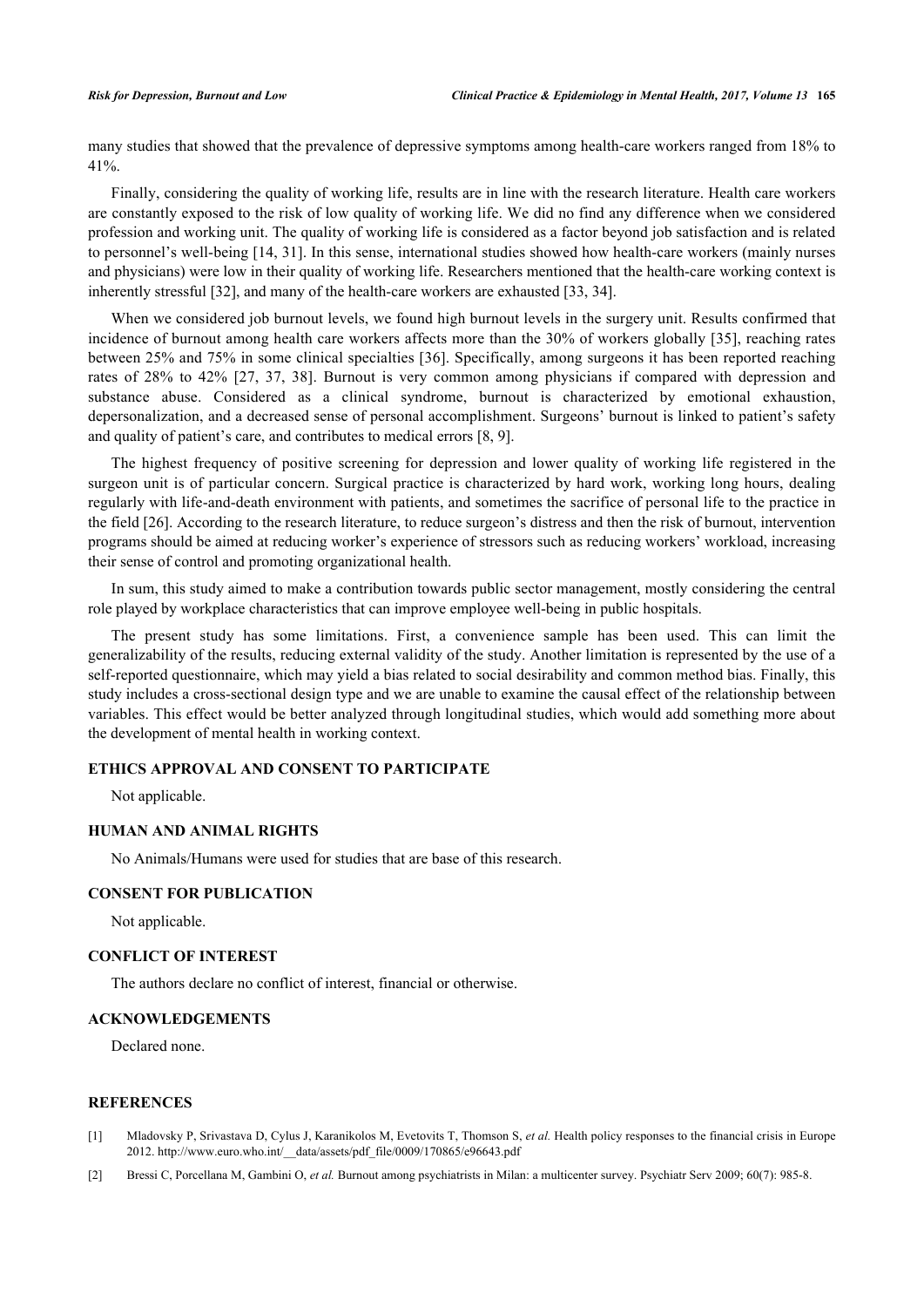[\[http://dx.doi.org/10.1176/ps.2009.60.7.985\]](http://dx.doi.org/10.1176/ps.2009.60.7.985) [PMID: [19564233](http://www.ncbi.nlm.nih.gov/pubmed/19564233)]

- [3] Fradelos E, Tzitzikos G, Giannouli V, Argyrou P, Vassilopoulou C, Theofilou P. Assessment of Burn-Out and Quality of Life in Nursing Professionals: The Contribution of Perceived Social Support. Health Psychol Rev 2014; 2(1): 984. [\[http://dx.doi.org/10.4081/hpr.2014.984](http://dx.doi.org/10.4081/hpr.2014.984)] [PMID: [26973923](http://www.ncbi.nlm.nih.gov/pubmed/26973923)]
- [4] Yu H, Jiang A, Shen J. Prevalence and predictors of compassion fatigue, burnout and compassion satisfaction among oncology nurses: A cross-sectional survey. Int J Nurs Stud 2016; 57: 28-38. [\[http://dx.doi.org/10.1016/j.ijnurstu.2016.01.012](http://dx.doi.org/10.1016/j.ijnurstu.2016.01.012)] [PMID: [27045562](http://www.ncbi.nlm.nih.gov/pubmed/27045562)]
- [5] Parola V, Coelho A, Cardoso D, Sandgren A, Apóstolo J. Prevalence of burnout in health professionals working in palliative care: a systematic review. JBI Database Syst Rev Implement Reports 2017; 15(7): 1905-33. [\[http://dx.doi.org/10.11124/JBISRIR-2016-003309](http://dx.doi.org/10.11124/JBISRIR-2016-003309)] [PMID: [28708752\]](http://www.ncbi.nlm.nih.gov/pubmed/28708752)
- [6] Klein SD, Bucher HU, Hendriks MJ, *et al.* On Behalf Of The Swiss Neonatal End-Of-Life Study Group. Sources of distress for physicians and nurses working in Swiss neonatal intensive care units 2017.
- <span id="page-10-0"></span>[7] Vasconcelos SC, Lopes de Souza S, Botelho Sougey E, *et al.* Nursing Staff Members Mental's Health and Factors Associated with the Work Process: An Integrative Review. Clin Pract Epidemol Ment Health 2016; 12: 167-76. [\[http://dx.doi.org/10.2174/1745017901612010167\]](http://dx.doi.org/10.2174/1745017901612010167) [PMID: [28217144](http://www.ncbi.nlm.nih.gov/pubmed/28217144)]
- <span id="page-10-1"></span>[8] Meier DE, Back AL, Morrison RS. The inner life of physicians and care of the seriously ill. JAMA 2001; 286(23): 3007-14. [\[http://dx.doi.org/10.1001/jama.286.23.3007](http://dx.doi.org/10.1001/jama.286.23.3007)] [PMID: [11743845\]](http://www.ncbi.nlm.nih.gov/pubmed/11743845)
- <span id="page-10-13"></span>[9] Shanafelt TD, Bradley KA, Wipf JE, Back AL. Burnout and self-reported patient care in an internal medicine residency program. Ann Intern Med 2002; 136(5): 358-67. [\[http://dx.doi.org/10.7326/0003-4819-136-5-200203050-00008](http://dx.doi.org/10.7326/0003-4819-136-5-200203050-00008)] [PMID: [11874308\]](http://www.ncbi.nlm.nih.gov/pubmed/11874308)
- [10] Heponiemi T, Aalto AM, Puttonen S, Vänskä J, Elovainio M. Work-related stress, job resources, and well-being among psychiatrists and other medical specialists in Finland. Psychiatr Serv 2014; 65(6): 796-801. [\[http://dx.doi.org/10.1176/appi.ps.201300200\]](http://dx.doi.org/10.1176/appi.ps.201300200) [PMID: [24585088](http://www.ncbi.nlm.nih.gov/pubmed/24585088)]
- [11] Tanner G, Bamberg E, Kozak A, Kersten M, Nienhaus A. Hospital physicians' work stressors in different medical specialities: a statistical group comparison. J Occup Med Toxicol 2015; 10: 7. [\[http://dx.doi.org/10.1186/s12995-015-0052-y\]](http://dx.doi.org/10.1186/s12995-015-0052-y) [PMID: [25733980](http://www.ncbi.nlm.nih.gov/pubmed/25733980)]
- [12] Lu DW, Dresden S, McCloskey C, Branzetti J, Gisondi MA. Impact of Burnout on Self-Reported Patient Care Among Emergency Physicians. West J Emerg Med 2015; 16(7): 996-1001. [\[http://dx.doi.org/10.5811/westjem.2015.9.27945](http://dx.doi.org/10.5811/westjem.2015.9.27945)] [PMID: [26759643](http://www.ncbi.nlm.nih.gov/pubmed/26759643)]
- [13] Favaretto G, Marvilly M, Preti A. Risk elements for mental health in the medical profession: a comparison between Psychiatrists, Internists, and Surgeons Correspondence. Evidence-based Psychiatric Care 2016; 2: 3-17.
- <span id="page-10-2"></span>[14] Sancassiani F, Campagna M, Tuligi F, Machado S, Cantone E, Carta MG. Organizational Wellbeing among Workers in Mental Health Services: A Pilot Study. Clin Pract Epidemol Ment Health 2015; 11: 4-11. [\[http://dx.doi.org/10.2174/1745017901511010004\]](http://dx.doi.org/10.2174/1745017901511010004) [PMID: [25767557](http://www.ncbi.nlm.nih.gov/pubmed/25767557)]
- <span id="page-10-3"></span>[15] Firth H, McIntee J, McKeown P, Britton PG. Maslach Burnout Inventory: factor structure and norms for British nursing staff. Psychol Rep  $1985: 57(1): 147-50$ [\[http://dx.doi.org/10.2466/pr0.1985.57.1.147](http://dx.doi.org/10.2466/pr0.1985.57.1.147)] [PMID: [4048330](http://www.ncbi.nlm.nih.gov/pubmed/4048330)]
- <span id="page-10-4"></span>[16] Sirigati S, Stefanile S. MBI Maslach Burnout Inventory Adattamento italiano. Firenze: O.S. Organizzazioni Speciali 1993.
- <span id="page-10-5"></span>[17] Maslach C. Job burnout: New directions in research and intervention. Curr Dir Psychol Sci 2003; 12: 189-92. [\[http://dx.doi.org/10.1111/1467-8721.01258](http://dx.doi.org/10.1111/1467-8721.01258)]
- <span id="page-10-6"></span>[18] Leiter MP, Gascón S, Martínez-Jarreta B. Making sense of work life: a structural model of burnout. J Appl Soc Psychol 2010; 40: 57-75. [\[http://dx.doi.org/10.1111/j.1559-1816.2009.00563.x\]](http://dx.doi.org/10.1111/j.1559-1816.2009.00563.x)
- <span id="page-10-7"></span>[19] Spitzer RL, Kroenke K, Williams JB. Patient Health Questionnaire. Validation and utility of a self-report version of PRIME-MD: the PHQ primary care study. Primary Care Evaluation of Mental Disorders. JAMA 1999; 282(18): 1737-44. [\[http://dx.doi.org/10.1001/jama.282.18.1737](http://dx.doi.org/10.1001/jama.282.18.1737)] [PMID: [10568646\]](http://www.ncbi.nlm.nih.gov/pubmed/10568646)
- <span id="page-10-8"></span>[20] American Psychiatric Association. Diagnostic and Statistical Manual of Mental Disorders. 4th ed. Whashington, DC: American Psychiatric Association Press 1990.
- <span id="page-10-9"></span>[21] American Psychiatric Association. Diagnostic and Statistical Manual of Mental Disorders. 2013.
- <span id="page-10-10"></span>[22] Ware J Jr, Kosinski M, Keller SD. A 12-Item Short-Form Health Survey: construction of scales and preliminary tests of reliability and validity. Med Care 1996; 34(3): 220-33. [\[http://dx.doi.org/10.1097/00005650-199603000-00003](http://dx.doi.org/10.1097/00005650-199603000-00003)] [PMID: [8628042\]](http://www.ncbi.nlm.nih.gov/pubmed/8628042)
- <span id="page-10-11"></span>[23] Carta MG, Aguglia E, Bocchetta A, *et al.* The use of antidepressant drugs and the lifetime prevalence of major depressive disorders in Italy. Clin Pract Epidemol Ment Health 2010; 6: 94-100. [\[http://dx.doi.org/10.2174/1745017901006010094\]](http://dx.doi.org/10.2174/1745017901006010094) [PMID: [21253459](http://www.ncbi.nlm.nih.gov/pubmed/21253459)]
- <span id="page-10-12"></span>[24] Carta MG, Aguglia E, Caraci F, *et al.* Quality of life and urban / rural living: preliminary results of a community survey in Italy. Clin Pract Epidemol Ment Health 2012; 8: 169-74.